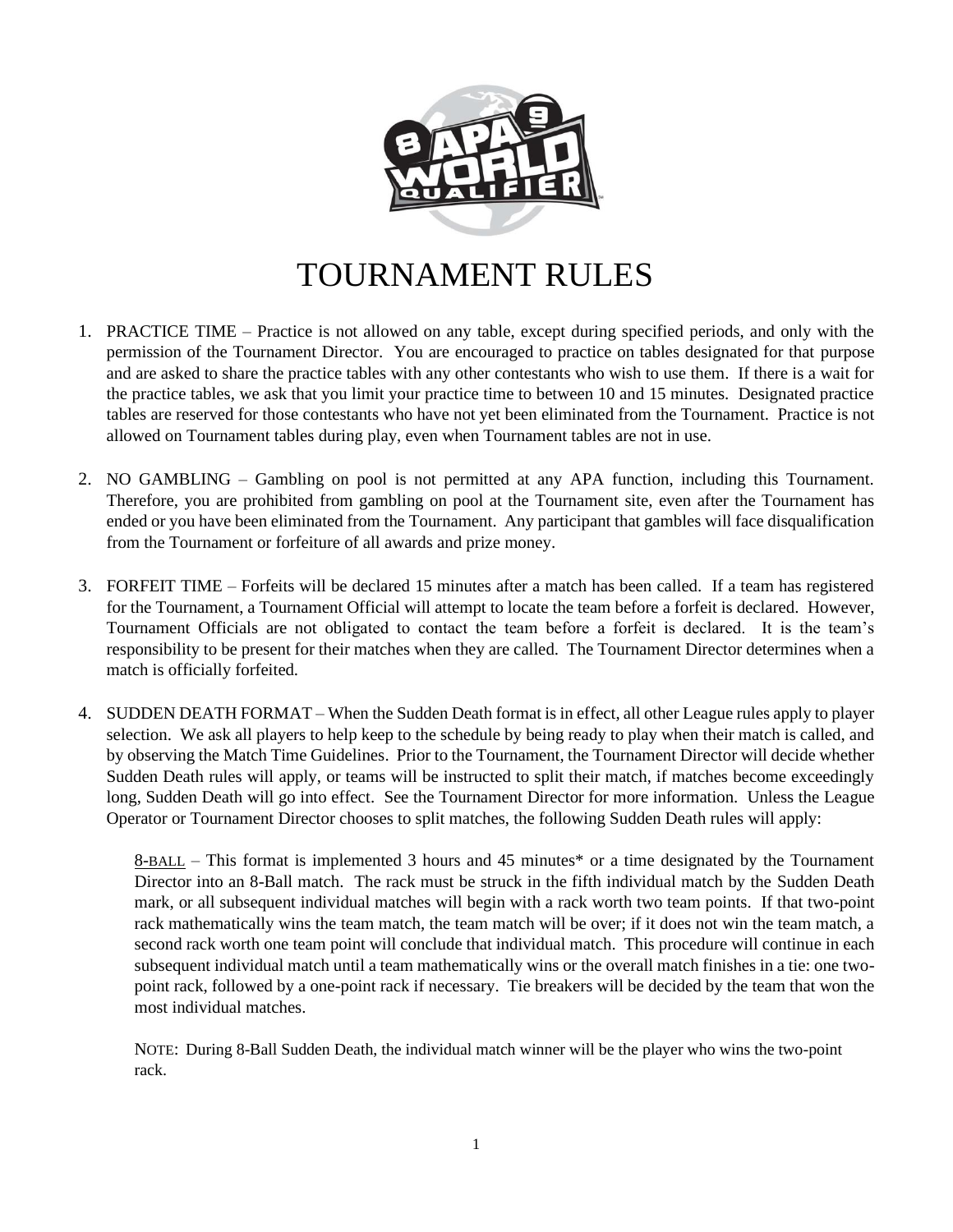9-BALL – This format is implemented 3 hours\* or a time designated by the Tournament Director into a 9- Ball match. The rack must be struck in the fifth individual match by the Sudden Death mark, or all subsequent individual matches will consist of all points earned being doubled. Each object ball pocketed will count as two points and the 9-ball will count as four points.

\*These time limits may vary. See the Tournament Director for more information when Sudden Death goes into effect.

- 5. DECLARING PLAYERS Once both teams in a match have declared a player, the players cannot be changed unless the player declared by one team puts that team in jeopardy of violating the Team Skill Level Limit rule or the Limited Senior Skill Level rule.
- 6. COACHING **A time-out may be taken to coach a player only once per game**. If a teammate suggests a timeout to the player, the time-out will be charged even if the player disagrees with the decision to take the timeout. However, if a player requests a time-out and the coach refuses to take the time-out, no time-out will be charged. Scorekeepers should mark all coaching time-outs on the scoresheet. When the player has ball-in hand, coaches are allowed to place the cue ball during a coaching time-out. All rules regarding fouling the cue ball apply to a coach when they place the cue ball for a player.

NOTE: When teams with a common player(s) meet during the Tournament, the common player(s) who choose to "sit-out" of the team match (per the Common Player rule stated below) are not permitted to captain, coach, or provide a coach with advice. Ineligible players are also not permitted to captain, coach, or provide a coach with advice.

7. OBLIGATION TO PRESENT AND CHECK IDENTIFICATION OF ALL PLAYERS – All participants must have a current valid photo ID in the form of a state-issued driver's license or non-driver identification card, a military ID, or a passport (collectively any of these forms of identification will be referred to in these rules as a "Photo ID"). Players must have their Photo ID with them at all times during the Tournament and should present their Photo ID to the opposing team's captain when put up in a match without having to be asked. It is the responsibility of every team to verify that all opposing players put up in a match have Photo IDs that positively identify them as being the individuals shown on the scoresheet. Do not assume a player is who they say they are. If an opposing player has not voluntarily presented their Photo ID to you for verification, it is the responsibility of your Team's Captain to request that the opposing player present their Photo ID and to be satisfied as to the opposing player's identity prior to the lag. If your captain is not satisfied with the identity of an opposing player, your captain must immediately call over a Tournament Official to examine the identity of the questioned player. If the Tournament Official cannot readily verify the player's identity from the Photo ID, they may consult the Tournament Director. The determination of the Tournament Director regarding the identity of the player, is made in the Tournament Director's sole discretion and judgment and is final. If your captain fails to verify the identity of each opposing player put up in a match and an opposing player turns out to be an imposter or to not have a valid Photo ID, your team may be bound by the results of the match and your team may not be granted any relief or remedy, in the Tournament Director's sole judgment and discretion. If a player is put up to play and does not have their Photo ID, the individual match will be forfeited to the opponent without right of protest or appeal, regardless of the reason the player does not have a Photo ID, and the player will not be eligible to play later in that team match. It is no excuse that a player's Photo ID was lost, left somewhere, or that the player needs to go get it. Any team intentionally or unintentionally, knowingly, or unknowingly playing an imposter, a player who cannot verify their identity, or a player who enters or participates in the Tournament under fraudulent circumstances, is subject to immediate disqualification from the Tournament. All the members of any disqualified team will all be subject to an indefinite suspension from further participation in the APA, in APA's sole judgment and discretion.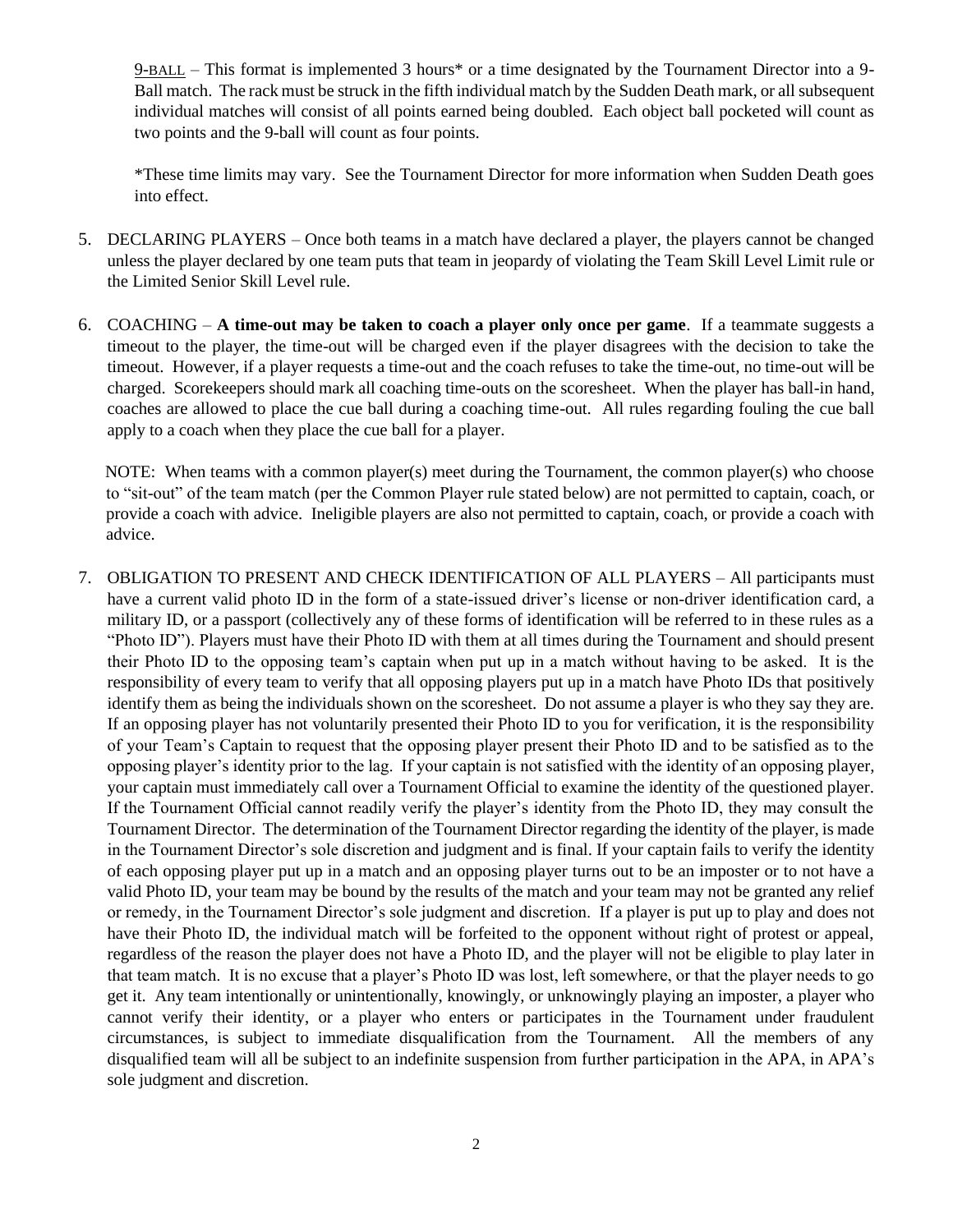8. SCOREKEEPING – Scoresheets, with innings recorded and Defensive Shots marked must be kept by either one member of both teams, or by an official scorekeeper. Failure to mark Defensive Shots, may be grounds for the APA Handicap Review Committee to raise the skill levels of some or all of the players on that team. Scoresheets must be signed and turned in to the Control Table to receive credit for match wins. A Team Captain's refusal to sign a scoresheet does not affect any match protest. It is the responsibility of the winning team to make sure the Control Table receives both scoresheets.

8-BALL – Each match ends when one team mathematically wins the team match. A team mathematically wins their team match when the opposing team can no longer earn enough points to tie or win the match. Once one team mathematically wins a match, all play between the two teams must cease. The teams should write "NF" (for "Not Finished") on the scoresheet. You must mark Early 8s (E8), 8-ball Scratch (8S), 8 Wrong Pocket (8WP), 8-on-the-Break (8OB), and Break-and-Runs (BR) on your scoresheets.

9-BALL – Each match ends when one team reaches 51 points. Once one team reaches 51 points, all play between the two teams must cease. The teams should write "NF" (for "Not Finished") on the scoresheet. You must also mark all balls pocketed, dead balls, 9-on-the-Snaps (9OS) and Break-and-Runs (BR).

NOTE: Any player or team caught fraudulently keeping score – by adding innings, altering scoresheets in any way, or marking scoresheets in a way that does not reflect the play that occurred on the table – is subject to disqualification.

- 9. DRESS CODE Proper attire must be worn at all times in and around the Tournament site. The League Operator or Tournament Director shall determine whether a player's attire is proper and is responsible for requiring players whose attire is not proper to change. If the Tournament Director requires you to change your attire, compliance with the Tournament Director's direction is not a just cause for delaying the progress of a team match. The dress code will be enforced.
- 10. NO EARPHONES You are not permitted to wear earphones of any type during Tournament play. This includes ear buds, headphones, headsets, Bluetooth devices, etc. Hearing aids and non-electronic earplugs are allowed.
- 11. CELL PHONE AND SMARTWATCH USE Cell phone and smartwatch use is prohibited while a player is taking their turn at the table and during coaching time-outs.
- 12. GAME RULES APA game rules apply. The game rules are covered in the Official Team Manual and The Official APA/CPA 8-Ball & 9-Ball Game Rules Booklet. You should ensure that you are familiar with these rules. Further, these Tournament Rules will also apply. Any and all Local Bylaws applicable to your Local League, or interpretation(s) of the APA game rules made by your Local League Management, which are not in full accord with these Tournament Rules do not apply at this event. It is your responsibility to know what is a Tournament Rule and what is a Local Bylaw. In addition, you are obligated to review the APA World Qualifier Certification Statement (the "Certification Statement") prior to registering for the Tournament.
- 13. SKILL LEVELS APA is the sole judge of a player's ability and may at any time raise a player's skill level if the APA believes that they are not playing at the player's Highest Skill Level (as that term is defined in the Certification Statement). It is your responsibility to ensure that every member on your roster plays at their Highest Skill Level. You are advised by APA to make certain you and your teammates fully understand and follow all of the Tournament rules and the game rules...
- 14. CHAMPIONSHIP MINIMUM SKILL LEVELS During the World Pool Championships, ladies may participate at their assigned skill level, even if that assigned skill level is lower than a skill level 3. All other players must participate at a skill level 3 or higher.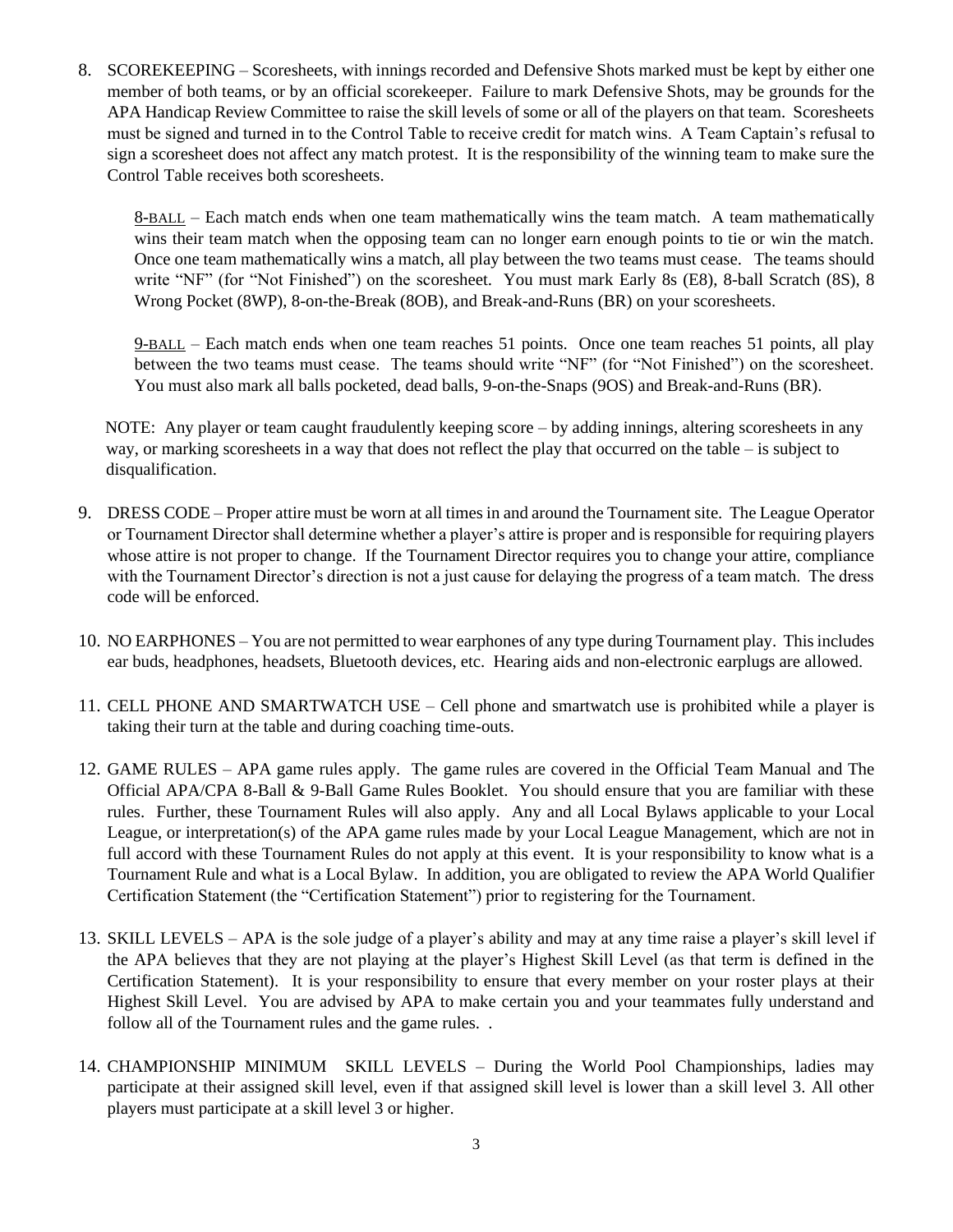- 15. CALLING FOULS You are encouraged to be familiar with the portions of the Official Team Manual that apply to the format you are playing in this Tournament, including, but not limited to, what constitutes a foul in that format. Only the player or the Team Captain may officially call a foul, although anyone may suggest to the player or the Team Captain that a foul should be called. Each player and Team Captain is advised not to touch the cue ball until they are certain that the shooting player has ball-in-hand. If you do not confirm ball-in-hand with your opponent, or with Tournament Officials, and there is a difference of opinion, then you run the risk of fouling the cue ball unintentionally.
- 16. CUE BALL FOULS As a reminder, do not touch the cue ball while it is still rolling. Doing so may result in a foul.
- 17. CLOSE HITS If a shot looks like it may result in a "bad hit," stop the game and get a Tournament Official to observe the shot and make the call. Either player may stop the game to ask for a call. The decision of the Tournament Official is final. If a shot is close and a Tournament Official is not called, the ruling will most likely be in the shooter's favor.
- 18. MARKING THE POCKET (8-BALL ONLY) A coaster, pocket marker, or any other reasonable marker must be placed next to the pocket the 8-ball is intended to enter. It is recommended that you do not use chalk as a pocket marker, as it can create confusion, but the use of chalk as a pocket marker is not prohibited. If a player pockets the 8-ball without marking the intended pocket, and the opponent calls loss of game, it will result in a loss of game. Both players may use the same marker. Only one marker should be on the table at any time. However, even if more than one marker is on the table, as long as you clearly mark the pocket where you intend to pocket the 8-ball you will be deemed to have properly marked the pocket. If the marker is already at the intended pocket from a previous attempt or game, it is not necessary for the shooter to touch it, pick it up, or reposition it. Anyone may remind a player to place the marker and it will not be considered coaching or a foul.

NOTE: Making contact with a marker is not a foul. If a pocket marker is placed on the rail and accidentally interferes with the shot (either in a positive or negative way), the shot stands.

19. TEAM SKILL LEVEL LIMIT (23-RULE) – The Team Skill Level Limit rule will be enforced during this Tournament. No team may play five players whose combined skill levels (SL) exceed 23.

Further, no team may put up a combination of players that makes it impossible for the team to comply with the 23-Rule. Doing so is a violation of the Team Skill Level Limit rule. If a team violates the Team Skill Level Limit rule their opponent will be declared the winner of the team match. The team match will be decided at the point where it becomes impossible for the violating team to comply with the Team Skill Level Limit rule. For example, presume that Team A is playing Team B in an 8-Ball match. The skill levels of the players on Team A's roster are as follows 7-6-6-2-3-3-4-4. If Team A throws their SL7 in the first individual match, a SL6 in the second individual match, and the other SL6 in the third individual match, it has violated the Team Skill Level Limit rule since the combined skill levels of the five players it throws will exceed 23 no matter which two players it throws in the last two matches. Therefore, at the point that the first rack is struck in the third individual match, Team B becomes the winner of the team match. However, teams should remember, as stated in Rule 5 above and the Official Team Manual, a team can withdraw a declared player, prior to the rack being struck, if declaring the player will cause the team to violate the Team Skill Level Limit rule.

It is your team's responsibility to ensure that your opponent's comply with the Team Skill Level Limit rule. If the opposing team violates the rule, but wins the team match, and the violation is not noted on the scoresheet when the scoresheet is submitted to the Control Table, the opposing team may be declared the winner, and your team will be deemed to have waived the Team Skill Level Limit rule violation. The Tournament Director may forfeit the violating team from that team match whether it is or isn't noted on the scoresheet.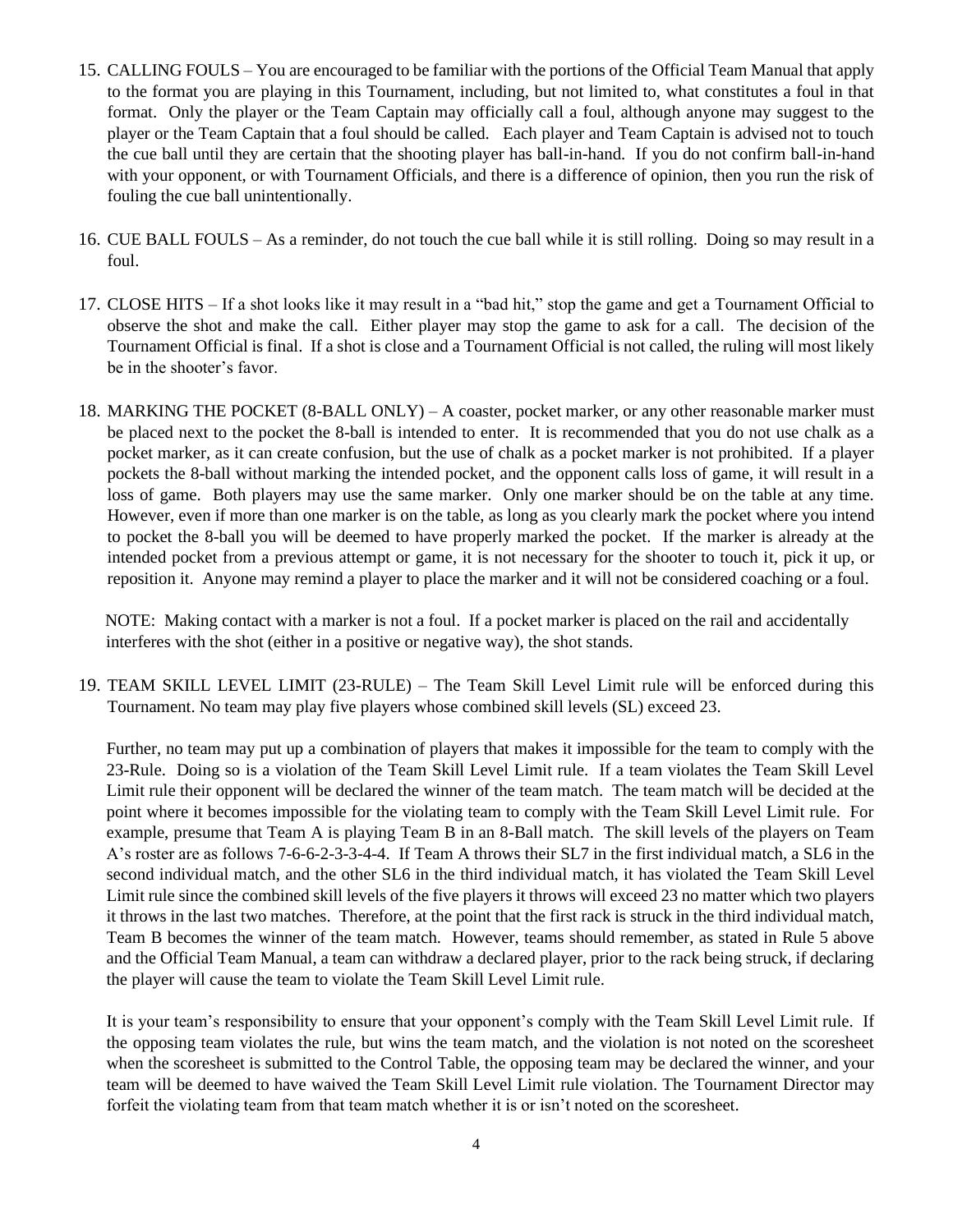In addition, in order to avoid forfeiting individual matches, a team must be able to show that it can put up five players whose combined skill levels do not exceed 23. If, prior to the start of a team match, the combined skill levels of the five lowest skilled players on the team's roster exceed 23, the team must play four players whose skill levels do not exceed 19 (if possible) and forfeit the fifth match. If prior to the start of a team match, the combined skill levels of the five lowest skilled players on the team's roster exceed 23, and the combined skill levels of the four lowest skilled players on the roster exceed 19, the team must then play three players whose skill levels do not exceed 15 and forfeit the fourth and fifth matches.

20. FORFEITING MATCHES – Individual matches may be forfeited at any time during a team match. If an individual match is forfeited after the rack has been broken in that match, the skill level of both players in the match will count towards the Team Skill Level Limit rule and the Limited Senior Skill Level rule. If an individual match is forfeited before the rack has been broken in that match, the player on the team receiving the forfeit remains eligible to play again as the forfeit does not count as a match played. However, regardless of the forfeit, at the end of the team match both teams must be able to show that they could have put up five players whose combined skill levels did not exceed 23 had all five individual matches been played. For example, in a situation where the opposing team puts up a SL7, you cannot make the SL7 unavailable to that team by putting up an unavailable player with the intention of forfeiting the individual match. In that case, the opposing team would regain the use of their SL7 as long as they are able to show that they could remain within the 23-Rule had all five individual matches been played.

NOTE: During this Tournament, individual forfeits will be worth three points (instead of two) for 8-Ball and 20 points (instead of 15) for 9-Ball. The team of any player that forfeits an individual match will not be awarded any points for that individual match, even if the forfeiting player forfeits after earning points in that individual match. Forfeited matches should be marked with a (F) on the scoresheet.

- 21. INELIGIBLE PLAYERS Ineligible players are those players who, for whatever reason, are not eligible to play in any match during this Tournament. The ineligible player's skill level will be removed from all Higher-Level Tournament rosters and those skill levels cannot be used for the purposes of determining whether a team can comply with the Team Skill Level Limit rule or the Common Player Rule. Ineligible players cannot coach or participate in group consensus.
- 22. LIMITED NUMBER OF SENIOR SKILL LEVEL PLAYERS (8-BALL & 9-BALL) Teams may not field more than two Senior Skill Level players in a match. Senior Skill Level players are those who have a skill level of 6 or higher. A violation of this rule officially occurs when the third Senior Skill Level player strikes the first rack in their match. The ineligible player forfeits the match, and the teams go on to the next match. The skill levels of both the ineligible player, and their opponent, will count towards the Team Skill Level Limit for that team match.

NOTE: If a declared player will cause a team to violate the Limited Senior Skill Level rule that team is allowed to declare a different player prior to the rack being struck.

23. COMMON PLAYERS – Any player that is on the roster of more than one team is considered a "common player." There is no limit on how many rosters a player can be on during this Tournament, and there is no limit on how many common players a team may have. However, during the World Pool Championships, a team may not have more than four players that are common with another team in the same format and a player may be common on up to two teams in each format. This means a player may be on the rosters of up to two 8-Ball teams and two 9- Ball teams qualifying from this Tournament. If a player qualifies for the World Pool Championships with more than two teams in any format, the player must choose which two team rosters they will be on prior to entering the World Pool Championships.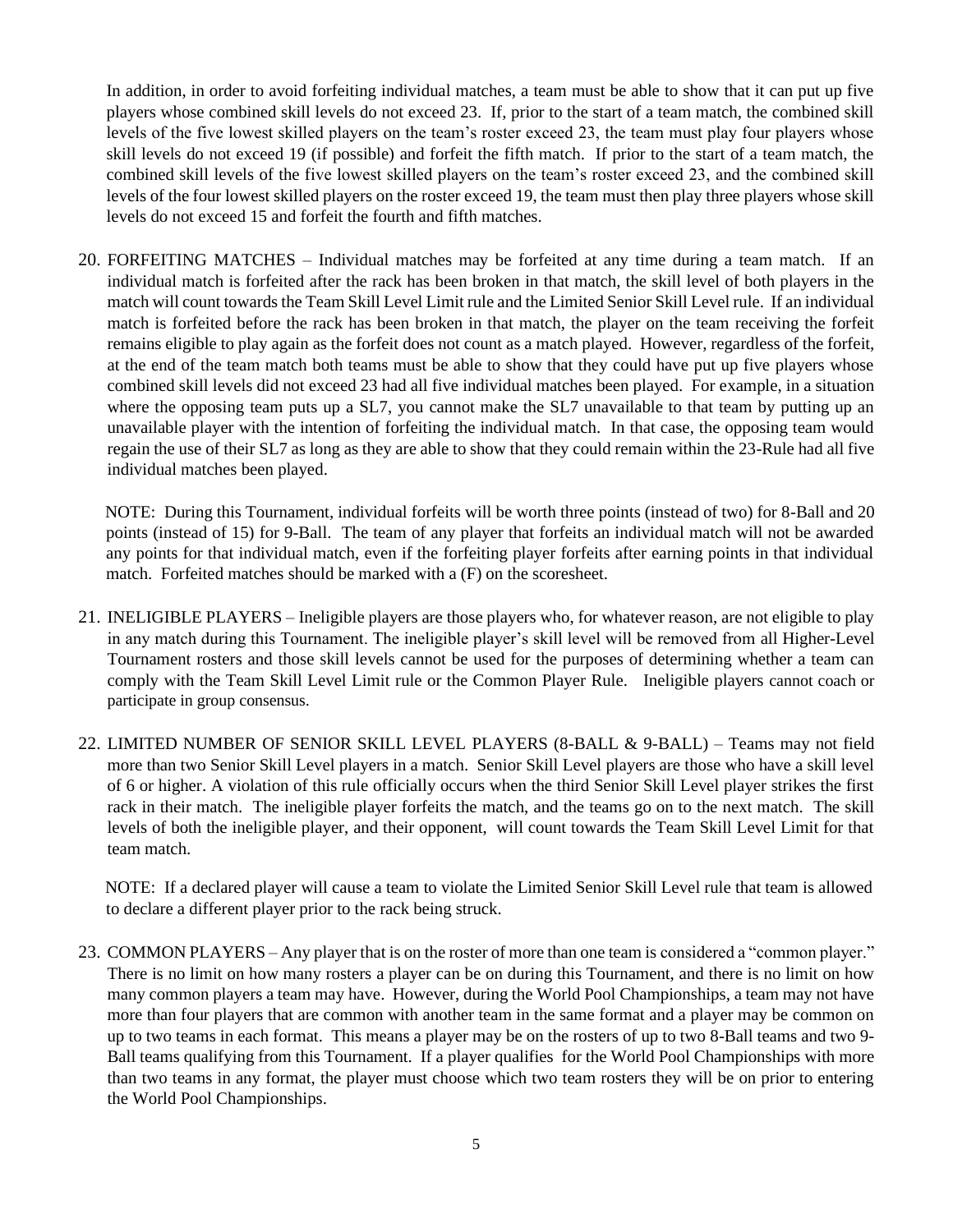NOTE: Matches will not be held up for players who are participating on multiple teams. A common player is prohibited from participating in more than one match simultaneously.

If a common player's two teams are scheduled to play against one another during this Tournament, the common player has two options:

- 1. the common player can choose to "sit out" the team match; or
- 2. the common player can "declare a team" prior to the start of the team match.

If the common player chooses the first option, they will not be allowed to play, captain, or coach, and neither team will be allowed to factor in their skill level for the purpose of determining whether the team can comply with the Team Skill Level Limit rule. However, the common player can advance with both teams, if neither is eliminated, or with the winning team if the losing team is eliminated as a result of losing the team match. If, after choosing to sit out the team match, the common player engages in the coaching of another player, or gives advice to someone who is coaching a player, the common player will be deemed to have declared the team that the coached player plays for and treated as if the common players had chosen the second option, and declared that team at the beginning of the match.

If the common player chooses the second option (or chooses the first option, but then coaches a player, or advises someone who coaches a player) the common player will be deemed to have "declared a team" and thus chosen to:

- 1. remain on one team's roster for the remainder of the Tournament: and
- 2. be removed from the other team's roster.

The common player will be marked as ineligible on the roster of the team they did not choose for the remainder of the Tournament, regardless of which team wins the team match between the common player's two teams.

## 24. TIE BREAKERS

8-BALL – In the event an 8-Ball team match is tied, the team that won the most individual matches will be declared the winner of the team match.

If an 8-Ball team match is tied after four matches and neither team can field a fifth player, the team that won two individual matches first will be declared the winner.

When Sudden Death is in effect, the player that wins the two-point rack in a Sudden Death match is declared the winner of that particular individual match.

9-BALL – In the event a 9-Ball team match ends 50-50, the team that won the most individual matches will be declared the winner of the team match.

If the 9-Ball team match is tied 40-40 after four matches and neither team can field a fifth player, the team that won two individual matches first will be declared the winner.

25. EXCESSIVE SKILL LEVEL MOVEMENT - If Higher Level Tournament play is to be truly meaningful and rewarding, then those who play below their true ability must be penalized. Any evidence of a player playing at a skill level below their true ability should be reported immediately to a Tournament Official at the Control Table. You and your team must certify that your skill level, as shown on the scoresheet of each match you play, is your Highest Skill Level as that term is defined in the Certification Statement. Likewise, you and your team must certify that the skill levels of each of your teammates, as shown on the scoresheet of each match your team plays, is the Highest Skill Level of each of those individuals.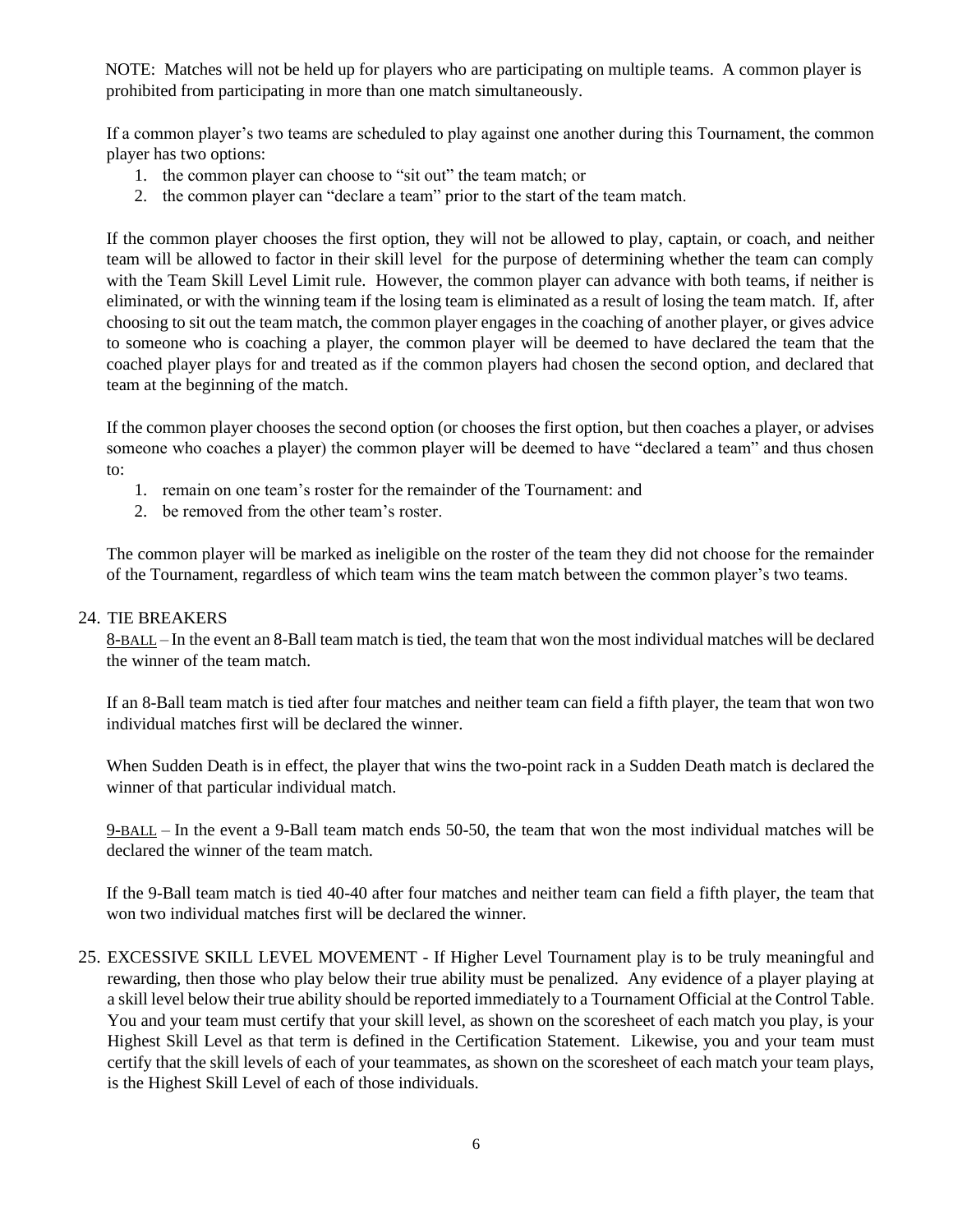- 26. PROTESTS All protests must be made by your Team Captain to the Tournament Director, and must be made in a sportsmanlike manner. There is a \$50.00 filing fee for any protest, which is refundable if the filing team wins the protest. Any team whose players disrupt the Tournament, cause a scene, or cause other problems at or around the Tournament site will lose the right to protest. The Tournament Director will immediately resolve all issues. APA, as Tournament Director, is the highest authority. Any rulings made by APA are final.
- 27. RULES OF CONDUCT APA has established, and will strictly enforce, the following conduct rules for this Tournament and all Higher Level Tournament play:
	- a. No loud, abusive, or profane language will be tolerated. You are an APA member to have a good time and to enjoy some friendly competition. If you experience a problem, one of the Tournament Officials will address it. Simply bring the matter to their attention. Remember that nearly every ruling will be seen as favoring one side or the other. Each team and player are required to accept official rulings without causing a scene.
	- b. Unsportsmanlike conduct directed toward an opposing player, team or a Tournament Official will not be tolerated.
	- c. Anyone involved in an incident that involves either physical abuse, violence, or the throwing of an item will be disqualified immediately, and immediately banned from the Tournament site.
	- d. Anyone caught hitting a cue against a table, wall, floor, etc., or recklessly swinging a cue will be disqualified immediately and be banned from the Tournament site.
	- e. Abusive behavior directed to the Tournament Director or any of their designees, including Tournament Officials, will not be tolerated.
	- f. Excessive slow play will not be tolerated. If your excessive slow play becomes a problem, you will be entitled to one warning before any penalty is issued.

The penalties for violating any of the Rules of Conduct detailed above are as follows:

## Except for incidents of slow play, a warning may or may not be given, and the Tournament Director can issue any of the four penalties below, regardless of whether any penalty has been previously issued, depending upon the severity of the situation.

Penalty Level 1 - Your opponent will be given ball-in-hand. If your opponent is still shooting, or already has ball-in-hand, then that player will be allowed to shoot until missing, and then be given ball-in-hand again. Penalty Level 2 - Your opponent will be granted the game in 8-Ball. In 9-Ball, your opponent will be granted the game, along with points for all balls remaining on the table.

Penalty Level 3 - Your opponents will be granted the match. Penalty

Level 4 – You will be ejected and/or disqualified.

NOTE: If the violation or disturbance that caused a prior penalty to be levied does not cease, the Tournament Director and/or their designated assistant has the right to go from one penalty level to the next penalty level immediately.

28. WARNINGS - If a warning is given in an individual match, that warning will follow the team throughout the remainder of the Tournament. For example, if a player is warned for sharking their opponent, and in a subsequent match a player from that same team is warned for sharking their opponent, the result will be ballin-hand for the opponent. Such warnings will be noted by a Tournament Official on the scoresheets.